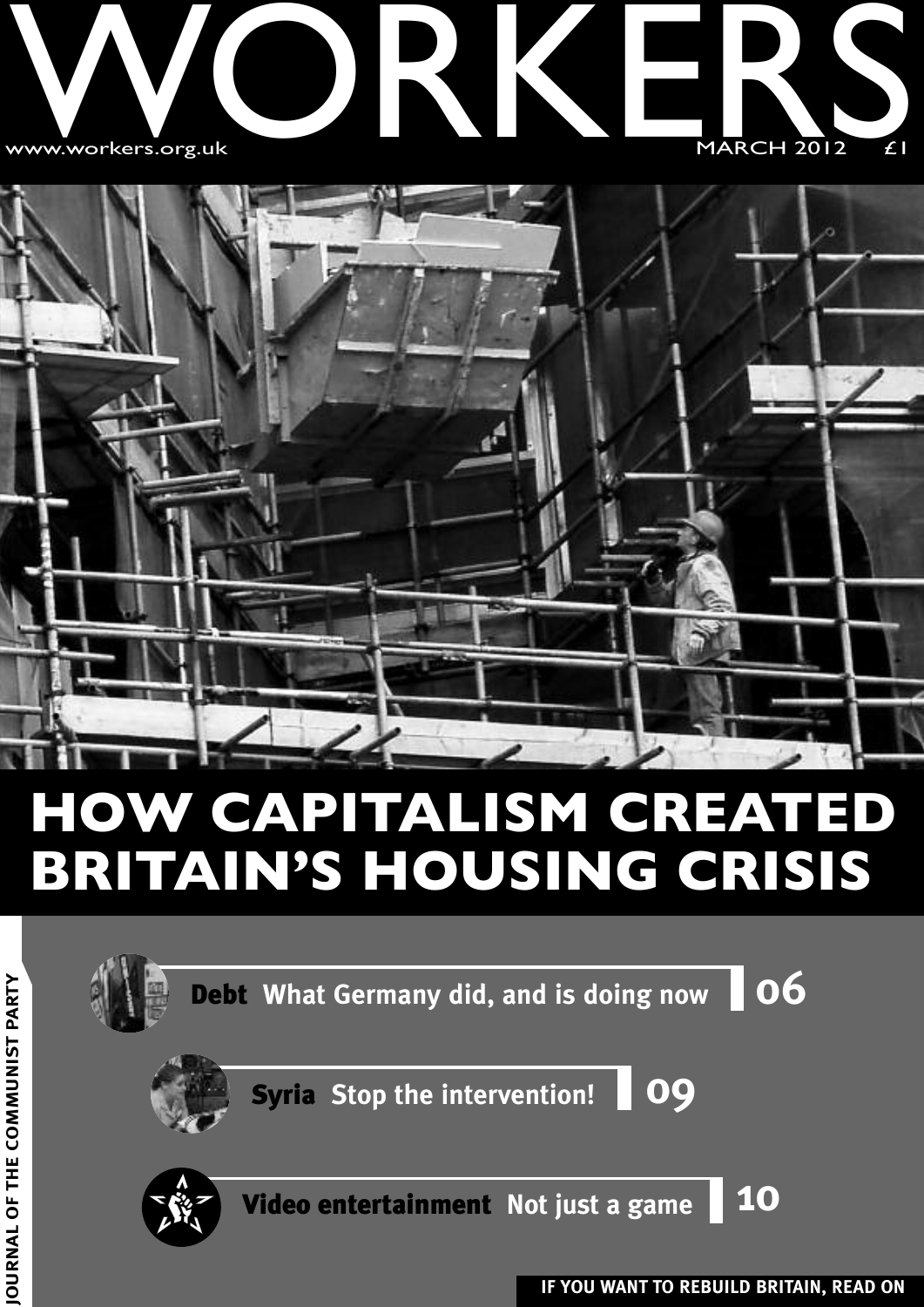# WORKERS Unity of the unelected  $96$

**CAMERON, CLEGG and Miliband have all made noises about the need for a "government of national unity" in the face of "austerity". What that really means is turning the unelected minority Coalition into an unelected broad front of all parliamentary political parties: unity of the interests of capital against the interests of the people of Britain, the working class.**

**We are told that the crisis is so severe, so unsolvable, that only a national government will suffice. The result will be fascism through parliament, and parliament as the mouthpiece of the European Union, ensuring an unelected, unchallenged, permanent dictatorship, like the "technocratic" rule of Greece or Italy.**

**The present crisis is the result of capitalism's failure: systematic, prolonged and fundamental. But we, the working class, cannot**

### The separatist trap

**ANYONE WHO thinks it fine to detach Scotland from the rest of Britain falls straight into a baited trap. One way or another those in Britain playing for the EU team – covertly in the case of "give them a budget" Cameron or overtly with Salmond – are seeking more powers to dump Scotland into a pre-euro detention cell.**

**The EU's fingerprints are dabbed all over Scotland's fake "independence" menu. In fact,**

**absolve ourselves of responsibility for this crisis. We have allowed capitalism to go on for so long without destroying it.**

**The huddling together of failed capitalist states in the European Union is the main source of the attacks on the British working class, which means we have to destroy the European Union. Destroying the EU will enable us to rebuild Britain – the first step in answering every question, query, worry or concern that British workers have about the future.**

**Reclaim our national assets, rebuild our industrial base, re-establish our health, education and housing services, create employment, rebuild infrastructure, abolish unemployment and underemployment, trade with the world, be beholden to no one, threaten no one. All are epitomised in "Rebuild Britain". ■**

**Salmond's underlying intent is entirely in keeping with the EU heritage of conniving in the partition and euro occupation of a country.**

**Rather than succumb to dictatorship, Britain needs to be out of the EU. The enemy's silence in trying to deny a British referendum on withdrawal is deafening. Current economic and political delusions dividing us north from south need to be tackled head on. ■**



WORKERS is published by the Communist Party of Britain (Marxist-Leninist) 78 Seymour Avenue, London N17 9EB. www.workers.org.uk ISSN 0266-8580 **ISSN** 0266-8580



### **Contents – March 2012**

**News** Surge in agency staff, p3; Bailout woes for Greece, p4; Guides call for opposition to EU Directive, p5 Surge in agency staff, p3; Bailout woes for Greece, p4; Guides call for opposition to EU Directive, p5

**Features** Debt, trade imbalance, fake economic miracle. Yes, it's happened before. In **COC** Debt, trade imbalance, fake economic miracle. Yes, it's happened before. In Germany, p6; Syria: stop the intervention! p9; More than just a game, p10; How capitalism created a housing crisis, p11



**Reviews** <sup>A</sup> hundred and forty years of miners' history, plus <sup>23</sup> things they don't tell **14** you about capitalism, p14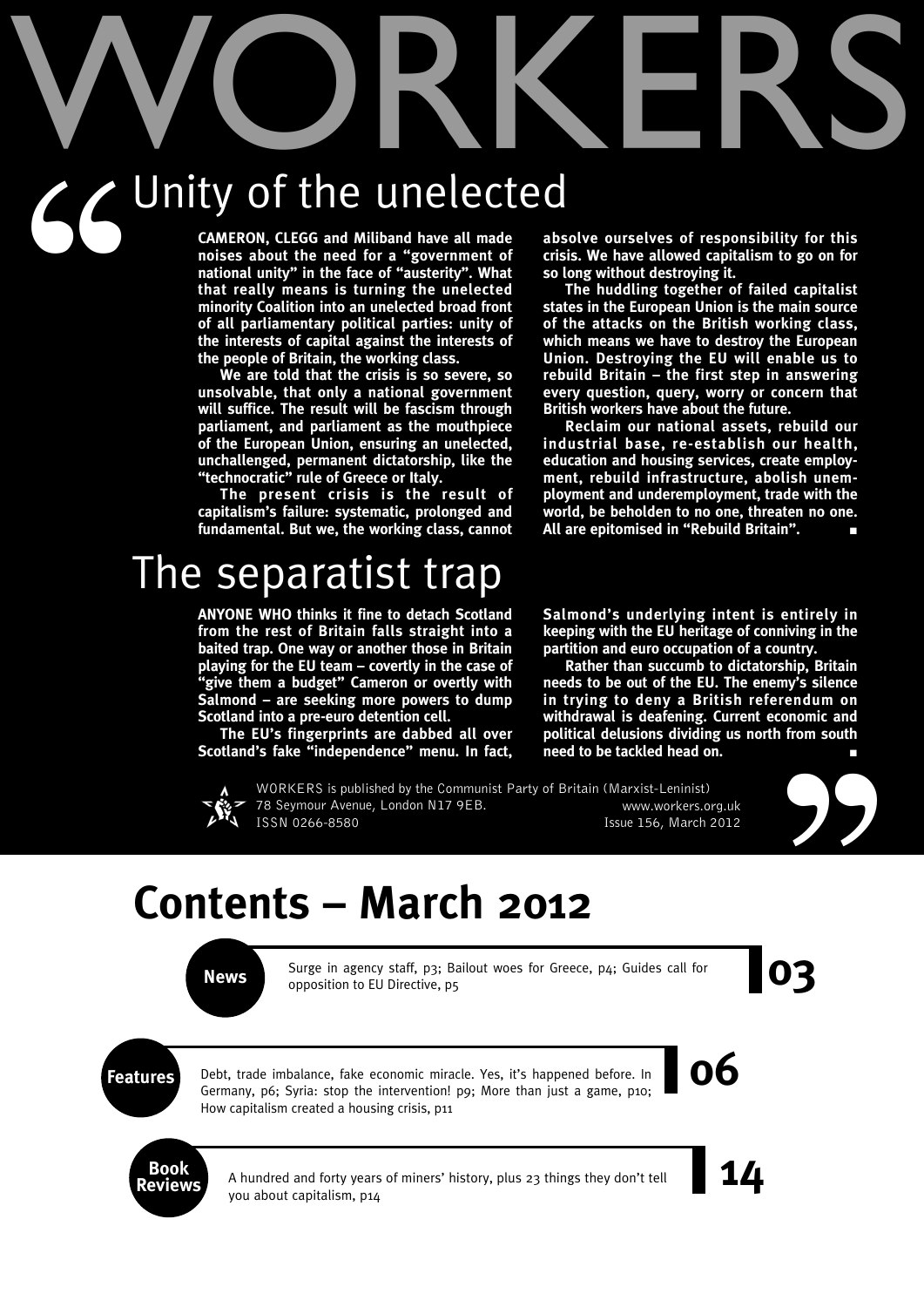| <b>EMPLOYMENT</b>    | Surge in agency staff      |
|----------------------|----------------------------|
| <b>YOUTH</b>         | Attack on the young        |
| <b>NATO</b>          | Anglo-French machinations  |
| <b>GREECE</b>        | <b>Bailout woes</b>        |
| <b>OLYMPICS</b>      | The slow road to hospital  |
| <b>GUIDES</b>        | Opposition to EU directive |
| <b>UNPAID LABOUR</b> | Tesco shelves scheme       |
| <b>HEALTH</b>        | Poverty and diabetes       |
| <b>EUROBRIEFS</b>    | The latest from Brussels   |
| <b>WHAT'S ON</b>     | Coming soon                |
|                      |                            |

### **Surge in agency staff**

DATA FROM de Poel, which says it is Britain's " number one procurer of temporary agency labour", reveals that the use of temporary staff rose by 13 per cent in January compared to the same period last year. The company says its figures "show that temporary workers are a popular choice as businesses continue to operate within an unstable and unpredictable economy".

The rise comes despite concerns that the Agency Workers Regulations (AWR), introduced in October 2011 following a European Union diktat, would deter companies from using temporary staff. The AWR grants temporary staff the same pay, holiday and working time rights as permanent employees after 12 weeks in employment.

There are now some 2 million agency workers in Britain, an ever-increasing proportion of Britain's estimated 28 million workers. The Arbitration and Conciliation Service (ACAS) believes a significant number, estimated as being more than 34 per cent, are migrant workers, especially from Eastern Europe.

Broken down by sector, de Poel's data shows that the biggest rise in temporary usage was in manufacturing, up by 35 per cent, with the business services sector up by 33 per cent. There was a 19 per cent rise in the care sector, and 13 per cent in construction, showing "the industries' need for a flexible and contingent workforce".

The British government resisted these regulations for many years, arguing they would undermine flexibility of employment. In fact, the surge in agency employment seems to be continuing. For their part, the British trade unions pleaded for them: in their defeatism, they essentially regard casual, agency and zero hours contracts as an established fact of the workplace. Has capitalism got so far into young workers' minds that insecurity, no permanency of employment, no responsibility are seen as acceptable, if not the norm?

While the British trade unions grovel for legislative succour we see a different response from trade unions elsewhere in Europe. Norway, which is not a member of the European Union, belongs to the EU-associated European Free Trade Association along with Iceland and Liechtenstein. What EFTA effectively means is that though Norway has rejected the EU and 76 per cent of Norway's population have expressed such a view in recent opinion polls, EU regulations and directives take priority over Norway's laws.

The proposal to implement the regulations in Norway produced a different response from the Norwegian union movement. Seeing it as an attempt to undermine permanent employment – unemployment in Norway is amongst the lowest in Europe – the Norwegian TUC responded by calling a general strike in January. **■**

**If you have news from your industry, trade or profession we want to hear from you. Call us on 020 8801 9543 or email rebuilding@workers.org.uk**

#### **YOUTH**

#### **Attack on the young**

CAPITALISM has caused an unprecedented rise in youth unemployment: 4.5 million in Britain between 2008 and 2009. The average increase between 1997 and 2007 was fewer than 100,000 a year. More than 75 million young people worldwide are struggling to find work. More than half of South Africa's youth, for instance, are unemployed.

Almost a third of children in developing countries are malnourished, with 150 million underweight because of chronic illness and poor diet.

#### **NATO**

#### **Anglo-French machinations**

AT THEIR meeting in Paris in February, Cameron and French president Sarkozy agreed to escalate their military cooperation, including by building unmanned drones that could be launched in 2020. During the air assault on Libya they had to rely on US drones.

France and Britain together already make up half of NATO's defence spending. Now both governments want to increase their capabilities. They also urged the Syrian opposition to unite, and called on other countries to do more to support the rebels against President Bashar al-Assad. They want to sabotage Assad's plans to hold a referendum and a multi-party parliamentary election within four months.

Support of the jihadist opposition could provoke a large-scale civil war, which will lead to even more NATO demands for intervention. Their current interference in Syria (see article, p9) by special forces and provision of communications equipment, was not mentioned.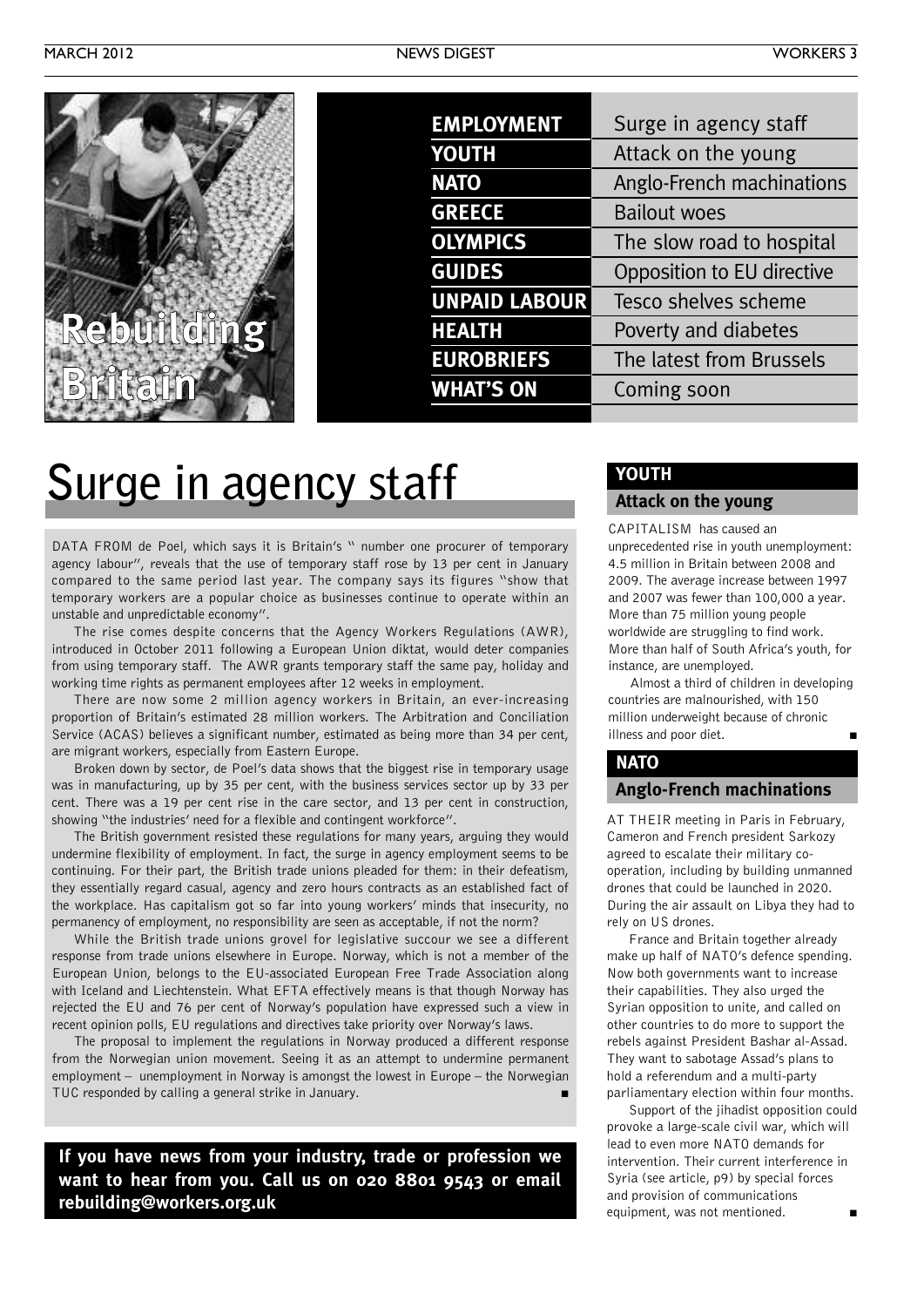#### **EUROBRIEFS**

#### **The latest from Brussels**

#### **Talking about a referendum**

SENIOR EU Commission officials recently briefed bankers in Brussels that there is a growing belief that Britain will have to hold a referendum on EU membership by 2020. They think Cameron will have to include such a promise in the Conservative election manifesto to win an outright majority in the next election.

#### **Opt-out call**

OVER 100 Conservative MPs have urged David Cameron to opt out of 130 EU crime and policing laws, including the European Arrest Warrant and DNA data sharing. Under a transitional arrangement, that body of law will fall under the full jurisdiction of the European Court of Justice for the first time unless we opt out by 2014. The MPs said "We want the UK Supreme Court to have the last word on UK crime and policing, not the European Court of Justice."

#### **No declarations**

A LITHUANIAN rapist was let into Britain despite previous convictions in Germany. Neither he nor the German authorities had to declare the convictions, which were only uncovered after a British police officer researched the rapist's background when he was arrested for a less serious offence.

#### **Stay in Britain, says Strasbourg**

RADICAL MUSLIM cleric Abu Qatada has been released on bail, after the Strasbourg-based European Court of Human Rights over-ruled our Supreme Court and ruled that he could not be deported to Jordan.

#### **Admit it**

HANS-OLAF Henkel, the former head of the German employers' federation, said, "to see the EU flag in protests in Athens in the form of a swastika would not have happened without the euro. Why don't we just admit this? The euro has become a threat to European integration."

#### **Audit failure**

THE EUROPEAN Court of Auditors found material errors in EU spending for the 17th consecutive year. For example 11 of the 22 EU agencies surveyed could not properly account for half the expenses they filed. Even so a qualified majority of EU finance ministers approved the accounts.



**Union of Hotel Workers members demonstrating in Heraklion, Crete against the Greek government's austerity measures. The banner reads 'Hands Off Our Wages".**

### **Bailout woes for Greece**

THE EU/IMF/ECB troika wants Greece to accept more austerity, including cutting 150,000 public sector jobs by 2015 and cutting minimum wages in the private sector by 22 per cent. The IMF sees the Greek economy contracting by 4 to 5 per cent this year.

In Greece, more than a fifth of workers are unemployed, and nearly half all people under 25 are out of work. The Greek private sector has shed 500,000 jobs in the last three years. Tax revenues are down 7 per cent over the last year.

Greek Economic Development Minister Michalis Chrysochoidis argues that EU subsidies have contributed to Greece's economic downturn. He claimed, "…over two decades, we have eroded our manufacturing basis, our industry and thereby our export capabilities … While we were taking EU money with one hand, we were allowed to borrow money for low interest rates, which we have also done excessively."

Hedge funds used credit default swaps (CDSs) to short-sell Greek bonds, placing both the Greek government and the euro under stress.

Meanwhile Jacques Santer, the head of the European Commission when it was forced to resign en masse over a corruption scandal, is to head a Special Purpose Investment Vehicle, with the apt acronym SPIV, as part of the eurozone bailout fund.

And Greece is likely to face even more agony. On 24 February, Jean-Claude Juncker, the Luxembourg politician who heads the "Euro Group" negotiating with the country, said he could not rule out the need for a third bailout. **■**

#### **UNPAID LABOUR**

#### **Tesco shelves scheme**

THE ATTEMPT by the Department for Work and Pensions to place unpaid unemployed workers in Tesco's supermarkets, giving the company hundreds of thousands hours of unpaid work, has been dropped.

Tesco claimed the placements were an IT/typing error. It was overwhelmed as tens of thousands of customers bombarded Tesco's self-promotional social media sites with complaints over the exploitation of

young people by this forced labour.

More than 100,000 placements have been created to try and mask youth unemployment. But following Tesco's retreat, Sainsbury's, Waterstones, TK Maxx and others are scurrying away.

The Department for Work and Pensions and ministers brazenly deny that they were providing free, not even cheap labour, to the employers but the threat of consumer boycotts has quickly changed the employers' minds. It would be better named Department of the Workhouse as it oversees increasing unemployment – over 48,000 more in January 2012. **■**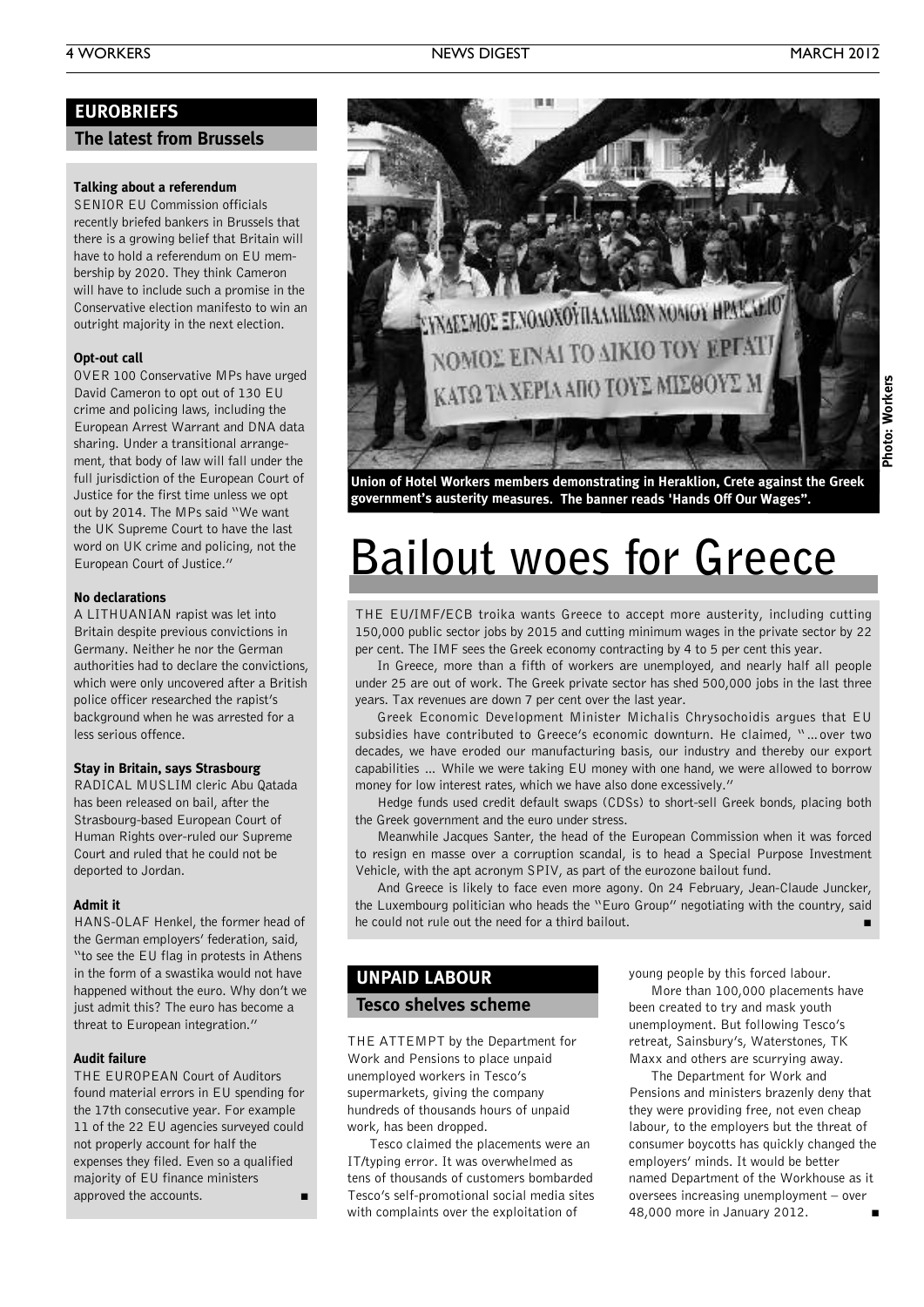#### **OLYMPICS**

#### **The slow road to hospital**

ONLY "BLUE LIGHT" ambulances will be authorised to use the VIP lanes being installed for the Olympics in London this summer under the Games organisers' diktat.

All hospital patients not deemed emergencies – kidney dialysis, cancer patients, disabled, elderly – will have to endure the expected road traffic log jam

that the Games will bring to London. Unless of course you are a politician, VIP, athlete, official or sponsor such as Coca-Cola and McDonalds. In that case, you will have free access to the 30 miles of inner London VIP lanes using the "free" 4,000 vehicle BMW transport fleet.

Londoners will die and the NHS will teeter as planned health care provision is abandoned for the Olympics idiocy. Every Londoner going to hospital should invade the VIP lanes: health not the VIPs, boycott the Olympics! **■**

### **Guides against the EU**

THE ASSOCIATION of Professional Tourist Guides has lodged a policy conference motion with Unite the union, opposing the latest EU directive on the professions. They say that new proposals by the Commission will make it easier for unqualified persons to come into Britain to guide at tourist sites and monuments.

The guides say that the Commission is tampering unnecessarily with its own directive (2005/36/EC) on cross-border recognition of qualifications – indeed the guides cooperated on that directive in order to mould it to their advantage. Now they point to a new shift of balance in favour of employers in the country of origin rather than the host state, and to the Commission's latest attempt to grab more powers for itself.

The Commission is dissatisfied with the way professionals prefer to work in their own country instead of obeying the laws of "free movement". This is manifestly the case with local guides, whose job is inseparable from the history, culture, bricks and mortar of their own nation, country, region, or city.

Tourist guides are differentiated from tour managers, who are highly mobile, have no recognisable qualifications, work for commission, and accompany clients from state to state. Their employers, the European Tour Operators Association (ETOA), would like them to have access to the guiding profession without investing in the required national training.,

Guides refute the suggestion in the EU booklet YOUR SINGLE MARKET that they are "highly mobile", and are calling on the Commission to correct this misrepresentation of the profession in Britain. They received a reply in January this year denying the blindingly obvious. The Commission wrote: "Certain arguments have been put forward asserting an 'area-specific' qualification as a defining characteristic of a tourist guide…. [this] might create obstacles to the free movement of professionals which may not be in line with the principles of recognition of professional qualifications and the jurisprudence of the European Courts."

This bureaucratic insistence on universal mobility would be funny if it weren't so serious. They go on to say: "…the re-emergence of these questions presents a good opportunity to revisit the consistency of European standards in the tourism area…taking into consideration the views of other bodies representing professionals in the practice of tourist guiding". That last remark is a reference to the drawing up of British guiding standards in 2005, when the guides succeeded in having ETOA restricted to observer status. Guides have spent decades fighting for control of their own profession. It should now be clear that one directive just leads to another. They should go further– oppose EU membership and be done with it. **■**

#### **EDUCATION**

#### **Sixth-form strikes**

MEMBERS OF the National Union of Teachers (NUT) who work in sixth-form colleges have voted by a substantial majority to strike to defend pay and funding to the sector. Members of the Association of Teachers and Lecturers (ATL) in colleges are now involved in a strike ballot too, while NASUWT members are being consulted.

As the first part of the campaign London NUT members struck in the afternoon of Thursday 23 February at 13 colleges spread over the region. College picket lines and events in Westminster were organised. Action outside of London is being planned.

The government's attacks will see yearon-year cuts of almost a fifth by 2015. The employers want a pay freeze and higher pension contributions alongside job losses and attacks on working conditions. **■**

#### **WHAT'S ON**

#### **Coming soon**

**War, Rebuild Britain**

#### **April/May**

**CPBML/Workers May Day Meetings Destroy the European Union, Defeat**

**Saturday 28 April, 12.00pm. Fox and Newt pub, 9 Burley Street, Leeds LS3 1LD**

**Tuesday 1 May, 7.00pm. Word Power Books, 43 West Nicolson Street, Edinburgh EH8 9DB**

**Tuesday 1 May, 7.30pm. Conway Hall, Red Lion Square, London WC1R 4RL. Nearest tube Holborn.**

See advertisement, page 8. All welcome.

#### **HEALTH**

#### **Poverty and diabetes**

RESEARCHERS at Queen Mary College, University of London, have found poverty and ill-health have persisted in the London boroughs of Tower Hamlets, Hackney and Newham for more than 100 years.

The researchers used a colour-coded system to highlight the distribution of cases of type 2 diabetes, which is caused by diet. Analysis showed these areas were associated with poverty. The maps bore close comparison to Charles Booth's "poverty maps" of the 1880s and 1890s, in which each street was coloured to indicate the income and social class of its inhabitants.

The team mapped those they thought were most at risk of type 2 diabetes. Unlike the Booth maps, which were based on observation, this study used the electronic records of more than half a million people taken from GP surgeries in the area.

About 10 per cent of adults are categorised as at a high-risk of developing diabetes, but the map showed "hotspots" with up to 17 per cent of adults in this category. Type 2 diabetes is strongly linked with poverty and South Asian ethnicity, both of which are common in east London.

The study shows that diabetes risk is high where poverty is high. The project aimed to help councils and NHS services to direct health efforts where they are most needed. Some pockets of deprivation and illhealth have persisted for over 100 years.

This study, which concentrated on three of the "Olympic boroughs", highlights the dire need to improve health and longevity in east London. Shouldn't this aim be an essential part of the Olympic legacy, or is it merely a case of illustrating that so long as we tolerate the existence of capitalism "the poor will always be with us", and bread and circuses will come and go?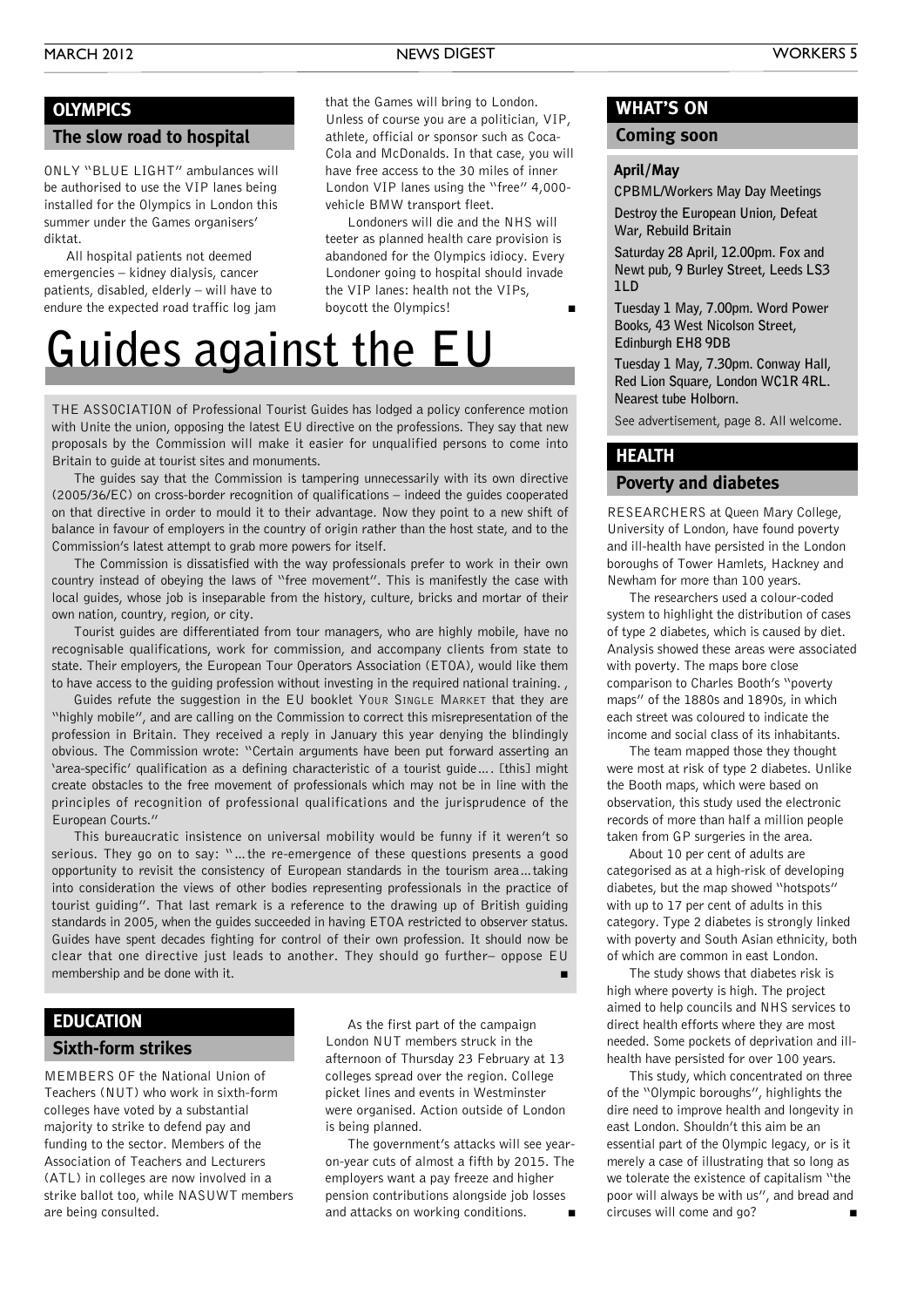Forget about the self-serving squeals coming from Berlin: Germar eurozone now finds itself in. And, it turns out, this is an issue on a

### **Debt, trade imbalance, fake economic miracle.**

GERMANY SEEMED to many EU politicians a safe pair of hands to trust with the control of EU finances. But by relying on Germany's industry-based trade surplus as collateral, a number of countries have borrowed to the extent that their economic substance is now being drained. It turns out that EU politicians have merely fed the engine of European integration and lost the sovereignty of their states. This is not the first time such a scheme has been used by Germany to centralise political power.

"Beneficial crisis" is a term often used in EU think-tank circles. The credit/debt crisis is depicted as something that sprang out of the ground at around 2007/8 – but has this crisis really come about entirely unexpectedly? Is it really so surprising that many euro countries have sovereign debt problems?

Even a basic understanding of the economics of comparative advantage between trading parties would conclude that certain euro countries should not have been able to raise credit by implied reference to the yield on German bunds (government bonds). Or put another way, how can it be right that Germany monopolises manufacture, sells its output to other EU participants and builds up a huge surplus, at the same time as other countries have been deliberately deindustrialised while accruing massive debt through trade imbalance? Yet this is what has been going on for over 20 years.

#### **Interest rates**

The policy was rationalised by EU economic gurus under the cloak of the harmonisation of interest rates, first via the Exchange Rate Mechanism (ERM) and then the euro from 1999 onwards. At the outset the raising of euro credit was hailed as an economic miracle, but is now seen as the acquiring of credit using false criteria.

To set the record straight, it was the euro rather than profligacy that disfigured the long-term interest rates of those countries now in trouble. Normally, a number of credit risk factors are used to determine the rates of interest at which a

government or population can borrow. Such factors include the country's assumed future rate of inflation, its balance of payments position, its political stability, the level of existing debt and the likelihood of default.

#### **Ignored**

But under the euro this risk assessment was ignored on a country-by-country basis. Instead, a narrow range of interest rates was applied to the euro bloc overall, with particular reference to the rate of interest on 10-year German bunds. So if German bunds were yielding 2.5 per cent per annum, then in euro terms it was considered appropriate that the governments and populations of Portugal, Ireland, Spain, Italy, Greece etc. could obtain credit at marginally higher rates of 3.0 to 3.5 per cent per annum. The normal credit risk criteria for Portugal etc. had therefore been suspended under the guise of the harmonisation of interest rates.

But this convergence (effectively encouragement) for borrowing, came unstuck in around 2008/9 when it became apparent that on no account should a country such as Spain be accessing capital for a 10-year term at 3 per cent per annum, given its national economic characteristics. Reality took hold and it was recognised that the low interest rates that Spain and the others had secured on their debt was completely mispriced in terms of credit risk.

The rates for these countries, now that they are being separately assessed, are currently averaging around the unaffordable level of 7 per cent per annum or more, whilst 10-year German bunds have interest rates as low as 1.7 per cent per annum.

The political point to stress is that those who control the EU realised these dangers at the outset but considered it a race: Could their political objectives of dissolving sovereign states using the euro be achieved before the likely economic outcome began to emerge?

The claiming of economic miracles under capitalism, only for things to turn



out to be a disaster for the working class, is not new. One only needs to look at social and economic history to find examples of what can be described as 'pyramid' selling based on misplaced mass confidence. The recent mortgage boom under Labour is one example, and the circular financing under quantitative easing (QE) that is currently propping up British bank balance sheets by £325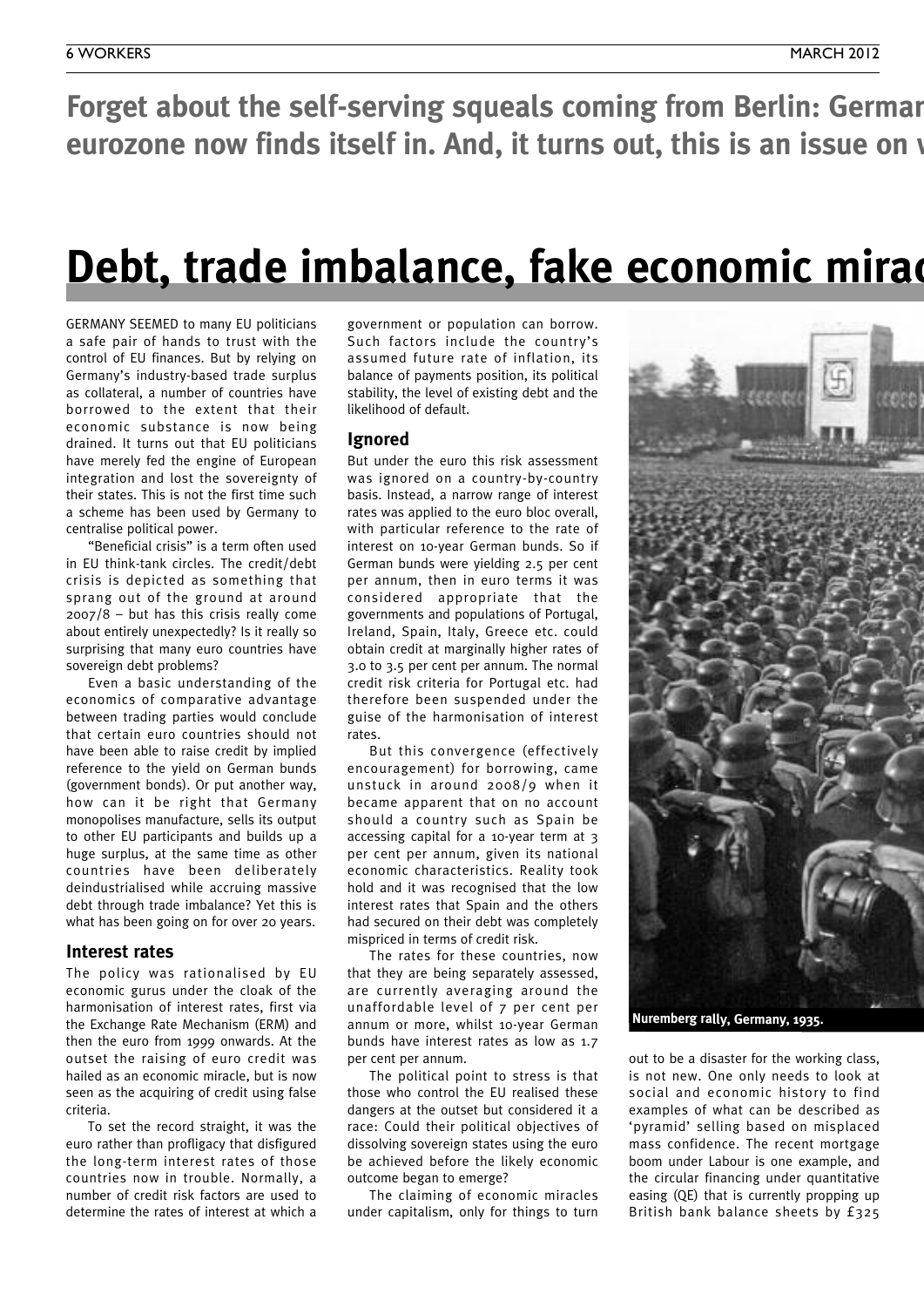ly has been directly and indirectly responsible for the mess the which the country has some form, around 80 years ago...

### **Debt, trade imbalance, fake economic miracle. Yes, it's happened before. In Germany**



#### billion is another.

A further example of a "funding miracle" was the fate suffered by the German working class in the 1930s when they convinced themselves that their economic problems had been resolved. Like now, this "miracle" involved the issuing of leveraged credit (that is, raising credit with little means to back it). It was organised by Hjalmar Schacht, who had

been appointed Reichsbank Governor in 1933. Schacht later explained: "It was necessary to discover a method that would avoid inflating the investment holdings of the Reichsbank immoderately and consequently increasing the circulation of money excessively." So he had to find some means of getting credit "without meaning for it to be long term and without having it undergo the risk of depreciation, ie loss of value. That was the reasoning behind the Mefo bonds."

Mefo bonds were structured around a dormant company, Metallurgische Forschungs-GmbH (Mefo), whose sole purpose was to leverage huge expenditure that would not be shown as outstanding debt on the Reichsbank balance sheet. With a start-up capital of one billion marks, which Hitler and Schacht arranged to be provided by the firms Siemens, Krupp, Deutsche Werke and Rheinmetall, Mefo was eventually leveraged at least 12 times over, meaning that for every 1 mark of equity capital put behind Mefo there were 12 marks of debt. Companies that serviced the Nazi order book had only to draw on Mefo for the amounts due.

These bonds, when presented to the Reichsbank, were immediately convertible into cash. The success of the Mefo programme depended entirely on public acceptance of the bonds. But because they were short-term issues that could be cashed at any time and bore interest at 4 per cent, the bonds were eagerly accepted and created 12 billion marks worth of credit, used for such projects as rearming Germany.

But there was a limit to how far the country could go without becoming bankrupt and Schacht believed Germany was approaching this limit. He was eventually ousted from the Reichsbank Governorship in 1939. By then the pyramid selling of Mefo bonds had propped up Nazi politics to the extent that the opportunity for European conquest had arrived. Hitler, fresh from annexing Czechoslovakia through French and British appeasement, said in August 1939: "For us it is easy to make the decision to go to war. We have nothing to lose: we can only gain. Our economic situation is such that we cannot hold out."

What is little known is that, following the pumping of credit and the outbreak of war, in July 1940 Walther Funk – who had replaced Schacht as Reichsbank Governor – made a speech in Berlin on the Nazi proposals for the economic reorganisation of Europe. To his audience of businessmen, Funk spoke on the question of currency union between Germany and the countries that had been militarily occupied or annexed prior to 1939. On currency he said: "Regarding the question of the basis of a new currency, which has recently been the subject of a particularly lively debate, the following should be said… the price level will have to be adjusted to that of Germany. But a currency union will bring about a gradual levelling of living standards." What Funk meant by the "levelling of living standards" became apparent through Blitzkrieg and Auschwitz.

#### **Nazi backdrop**

It is from this Nazi backdrop that the notion of a European currency union was spawned in 1940. Now in 2012 the EU weapon of choice for levelling the price of production and workers' living standards is the euro – Greece and the other indebted countries are being smashed to smithereens. The 'peace in our time' connotations concerning the importance of binding European countries together, that we hear so often from today's currency union fanatics, is an ugly lie that is hiding the most horrible stench.

Let us not continue to believe the false claims of economic miracles under capitalism. Economic and political delusions need to be tackled which includes of necessity Britain coming out of the EU. We do not rely on it. More than 80 per cent of our GDP is not in any way dependent on the EU. Yet the other EU countries depend on Britain as their largest export market. Time to broaden our horizons and recognise that true internationalism begins at home.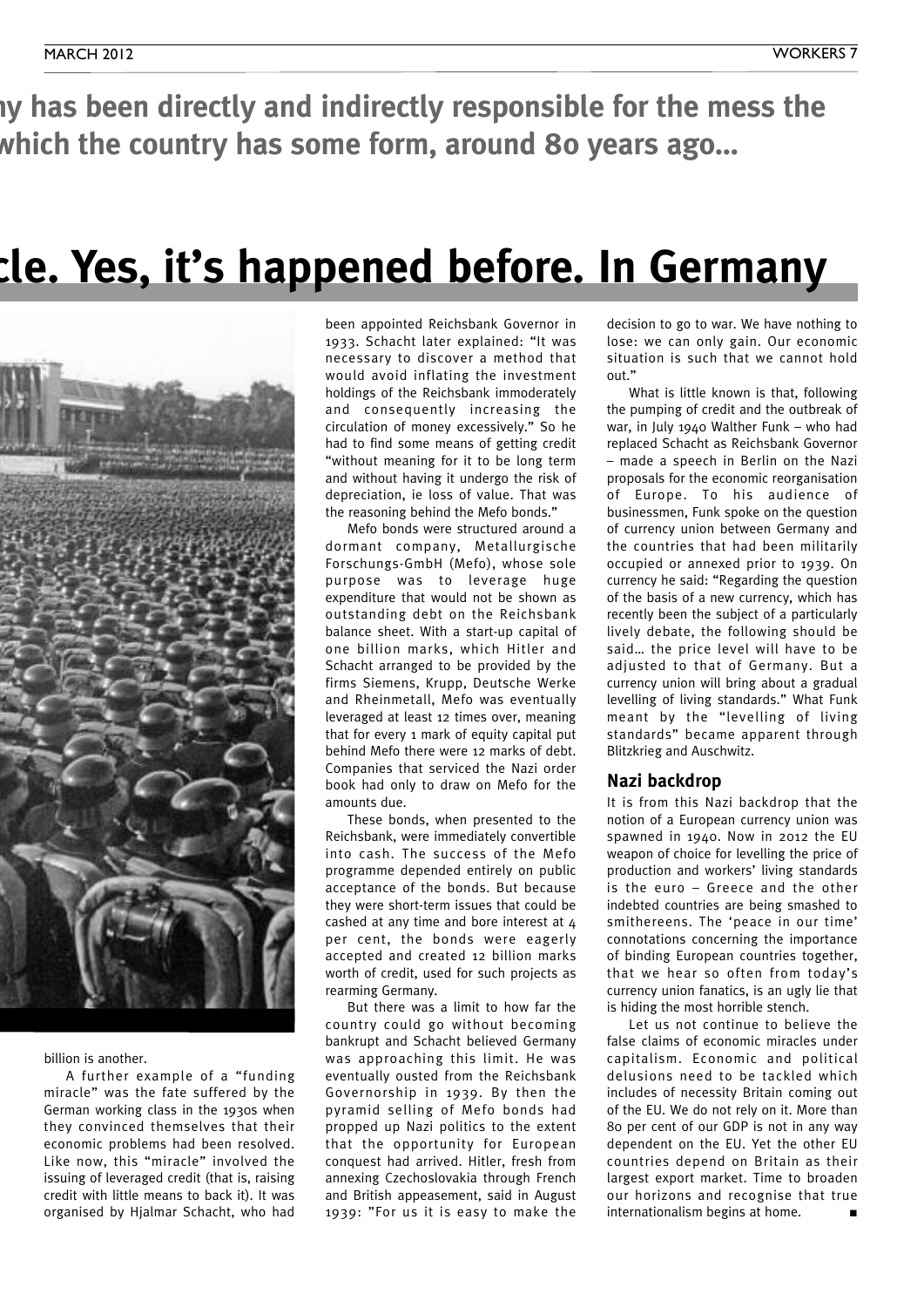### **CPBML/Workers MAY DAY MEETINGS**



**Saturday 28 April, 12.00 pm Speakers and discussion Fox and Newt pub, 9 Burley Street, Leeds LS3 1LD**

**Tuesday 1 May, 7.00 pm Speakers, music and discussion Word Power Books, 43 West Nicolson St, Edinburgh EH8 9DB**

**Tuesday 1 May, 7.30 pm Speakers and refreshments Conway Hall, Red Lion Square, London WC1R 4RL (nearest tube: Holborn)**

### **DESTROY THE EUROPEAN UNION, DEFEATWAR, REBUILD BRITAIN**

**Across the states** comprising the European Union unelected financial cliques or self-styled "right wing" governments are being installed in power to do the bidding of the European Union Commissioners, European Central Bank and International Monetary Fund. Greece, Italy, Spain, Portugal, Ireland are sacrificed to the obscenity of monopoly finance capital – the Banks.

**In Britain, Cameron** and his Coalition government, supported by Miliband, hint at the desire for an unelected "government of national unity". Fascism, the unbridled rule of monopoly capitalism, grows with every breath the EU takes.

**Every attack on British workers** in the past 40 years has been orchestrated by the British ruling class hiding behind EU legislation and directives. The deindustrialisation of Britain, devolution, theft of our national assets, the assaults on education, housing, health, welfare, pensions, migration, the right to work – all are rooted in the EU. To save Britain we

have to destroy the European Union.

**The EU breaks up nations**, colonises nations within Europe and, as an armed camp, threatens Africa, the Middle East and Russia. The drive for a European Army and Police Force, in cooperation with NATO, is the greatest threat to peace in the last 60 years. Destroy the European Union and defeat the drive to war.

**We are for the rebuilding of Britain**. Independent, sovereign, determining our own affairs, trading with whom we wish, beholden to no one. Building the industry, skills, education, health, transport, housing, employment to meet the aspirations and expectations of British workers in the 21st century.

**This cannot be achieved inside the EU**. This cannot be achieved under the threat of EU aggression. It can be achieved by us, the British working class rebuilding Britain for the working class.

**Celebrate May Day with the Communist Party. All welcome**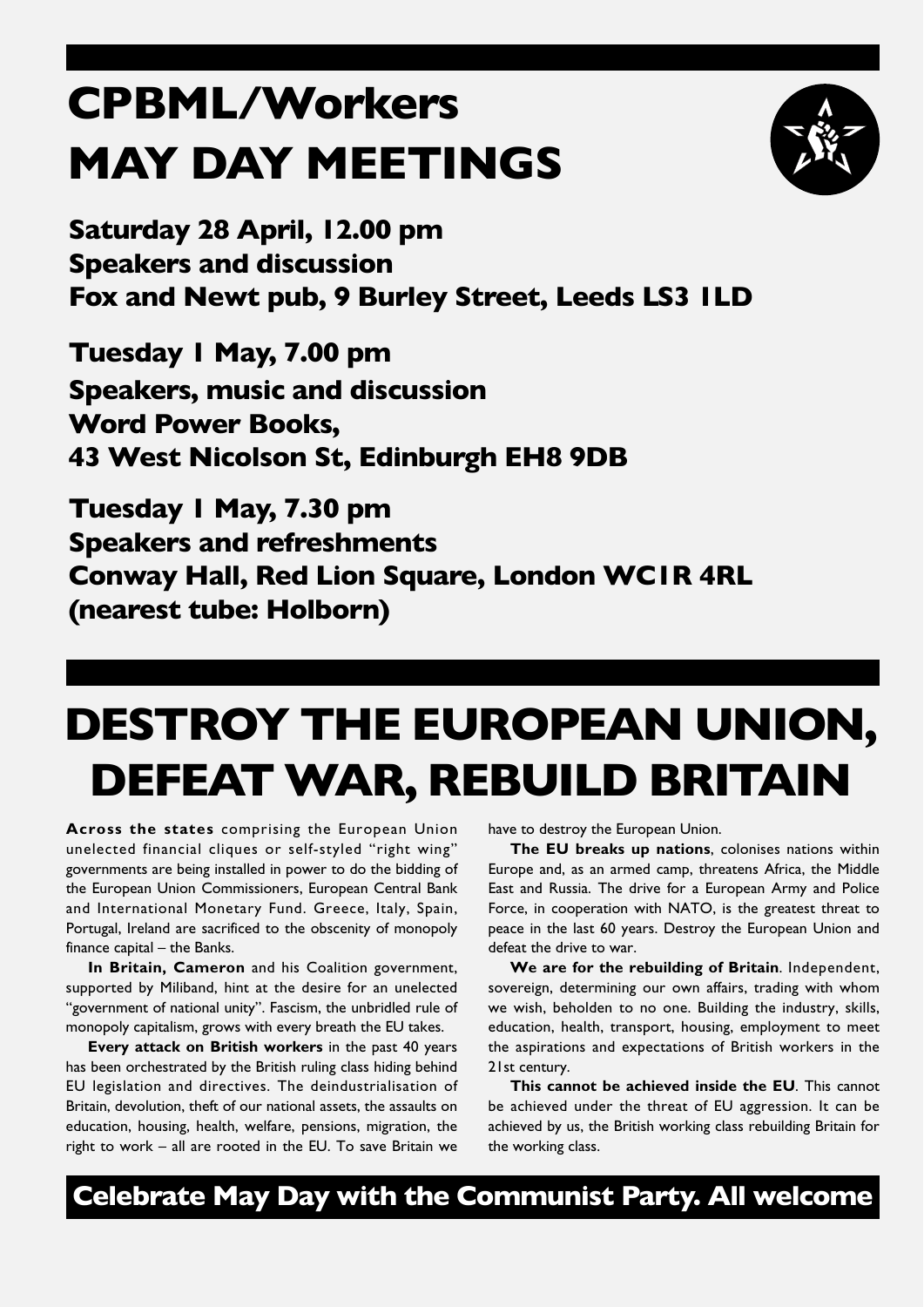**With weapons pouring across borders into Syria to arm the opposition to Assad, the stage is being set for sectarian violence and invasion…**

### **Syria: stop the intervention!**

ANYONE WHO has any connection with Syria would have known since November 2011 that the offensive to retake three neighbourhoods controlled by armed Jihadi groups in the city of Homs, in the province of Idlib and in Dara'a would begin in the New Year. It is mischievous for those at the UN to argue that this offensive is the result of the failed UN Security Council resolution. Everyone has been making preparations for it. That is exactly why in Britain, for example, the Northern Region of the TUC, which has strong links with Palestinian refugee youth in camps in Syria, issued an appeal from its Regional Council in January for affiliated unions to raise funds to provide generators to Palestinian refugee camps in Syria.

Because of EU/US sanctions, there is a shortage of fuel to generate electricity, plunging the country into darkness for long periods of time, particularly in areas of conflict. There is also a shortage of petrol and diesel, food and medicines and the Syrian pound has collapsed making everything more expensive. So far, as a result of the Northern TUC's appeal, one generator is providing electricity to the Palestinian refugee camp at Homs and another is being sought for the camp at Dara'a. Palestinian refugees in Syria broadly take the view that the conflict is an internal Syrian affair and as guests in the country, it is not for them to get involved, despite attempts by some Islamists to draw them in.

What they and we know is that weapons are pouring across the Lebanese, Turkish and Iraqi borders for the armed Islamist groups. We also learn interesting snippets from British journalists, like the photographer who crossed the Lebanese border at night in a truck full of rocket launchers on its way to Homs, or the story from Robert Fisk that the Islamists are slaughtering their Alawite neighbours in Homs, and that one of the armed groups in Homs is named the Al Farooq Brigade after the "adviser" to the prophet Mohammed.

We know that unsurprisingly al Qaeda has pronounced against the Syrian government and for the Islamists – bringing them into an unholy alliance, not for the first time, with the US and EU. After



**Lebanese army on streets of Beirut as tension rises over intervention in Syria**

all, it was the US who created al Qaeda in Afghanistan to fight the Soviets and the Afghan government, and the US, Britain and France who armed the Libyan Islamic Fighting Group and put them in power in Libya.

#### **Control**

We should not be surprised at such contradictions because capitalism will ally itself with anyone and will perform contradictory acts to try to extend its control over markets. Witness the UN General Assembly resolution calling on Syrian President Assad to go. This was sponsored by the US puppet military junta in Egypt to give cover for US/EU intervention in Syria despite the fact that every year the US ignores a more overwhelmingly supported General Assembly resolution calling on the US to end the blockade of Cuba. The US has no problem with backward, repressive Islamic regimes, whether it's Saudi Arabia, Bahrain or Qatar. They provide reliable allies and good markets for their weaponry

What is happening in Syria has

implications for all neighbouring countries, which is why Lebanon, Iraq and Jordan are ignoring the Arab League's call for sanctions, as are other Arab countries who have suffered from Islamic armed violence. But it's also creating tension in neighbouring countries and there have already been outbreaks of violence between Sunnis and Shias in northern Lebanon, reflecting the sectarian nature of the conflict in Syria. The army is now on the streets of Beirut as a consequence. Syria also hosts over one million Iraqi refugees, themselves victims of sectarian violence in their home country.

But perhaps this is all part of the creeping war on Iran. Assassination of Iranian nuclear scientists, crippling US/EU sanctions on Iran's central bank and oil, and a bellicose Israel threatening to bomb Iran. We can expect more sabotage in the wake of elections to be held in Iran in April. One thing is clear. We must demand our government does not take us to war again, whether it's against Syria or Iran. We stand for peace while the US/NATO/EU stand for war.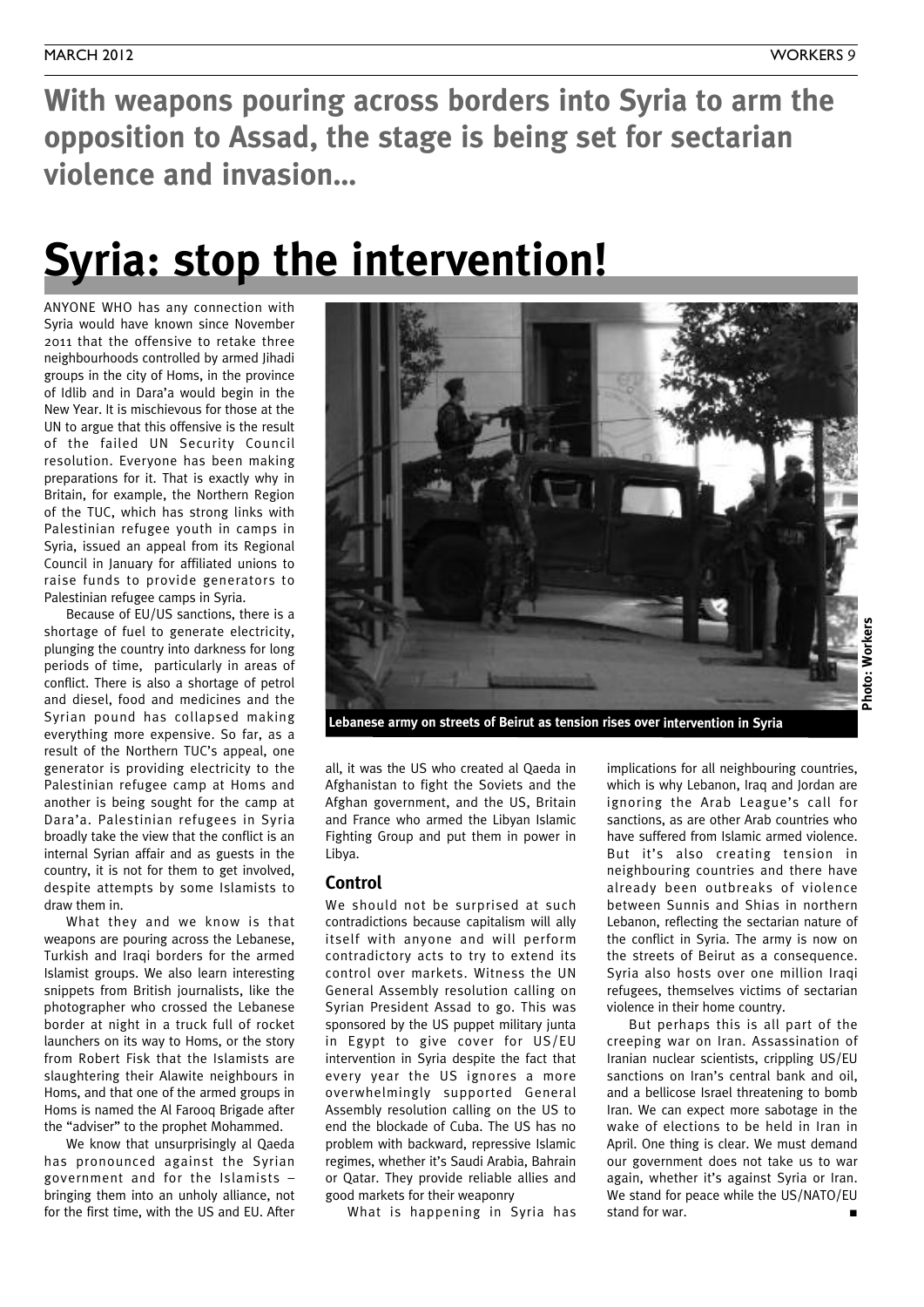#### **Many people don't take video games seriously, not least the government. But the industry employs thousands in Britain…**

### **More than just a game**



MAYBE IT'S an older generational thing, but the British video games industry has never been taken as seriously as it should be by those outside the industry. As the industry's trade association, TIGA, points out, the global market for video games will grow from \$52 billion in 2009 to \$86 billion in 2014.

Britain's video games industry is the largest in Europe. It boasts highly skilled workers and some of the most advanced studios globally that have developed some of the fastest selling entertainment products of all time.

The industry employs 9,000 skilled development staff, including software developers, game developers, designers, artists, programmers, testers and producers, 85 per cent of whom are employed outside of London.

Graduates predominate: 80 per cent of the workforce in game studios such as Blitz, Climax, Exient, Jagex, Kuju Entertainment, Rebellion and Ubisoft Reflections are qualified to degree level or above. British game developers spend

an average of 20 per cent of turnover on research and development. Modern personal computers owe many advances to the industry, including sound cards, graphics cards and 3D graphic accelerators, CD ROM, and DVD ROM drives.

#### **Development**

Although the hardware such as consoles and the DVDs are mainly produced in Japan or China, it's the games development side that features in Britain and employs the most highly skilled and talented workers. The British games industry grew by 23 per cent during the last 3 years and is expected to grow by 8.2 per cent each year to 2015.

There is a more serious side to games technology. Studios such as Blitz also use the technology to produce training "games" such as Patient Rescue, Triage Trainer and Interactive Trauma Trainer. The technology can be adapted to produce anything from logistics "games" to military war games options.

So with this business success story, what's the problem? Firstly the British government fails to support the industry in the same way that competitor countries do. For example, a games development studio in Canada will receive the equivalent of 23 per cent of its turnover in the form of tax relief, and a similar situation exists in the USA. As a consequence, US and Canadian studios pay higher wages and poach highly skilled and sought-after British workers.

#### **Abroad for work**

Between 2008 and 2011, the British workforce shrank by 10 per cent, of whom 41 per cent went abroad to work including many senior and uniquely skilled workers. Many of these are difficult to replace.

The second issue is that the industry is simply not unionised; there is nobody to speak for workers in the industry. No British union has even attempted to organise this workforce and consequently many of them are on individually agreed contracts. In contrast film industry unions in the USA have broken into the games development industry.

The issue of pay and conditions is two-edged. On the one hand the industry through TIGA lobbies the government for tax relief so they can retain staff. They argue that this is potentially a growth area and just the sort of industry that the government should be supporting in a recession. On the other hand, because nobody in the industry is a trade union member, there is no organisation to press the employers to increase salaries at the expense of profit.

Britain needs this industry for the skills and innovation it creates if we are to lead a high-tech industrial revolution. For that reason we want to see the government support it. But we also need this industry to be unionised. Most nonunion workers when asked why they are not in a trade union, respond that nobody ever asked them. That's standard business for union recruiters; entertainment union BECTU needs to plan a recruitment campaign for this  $industry.$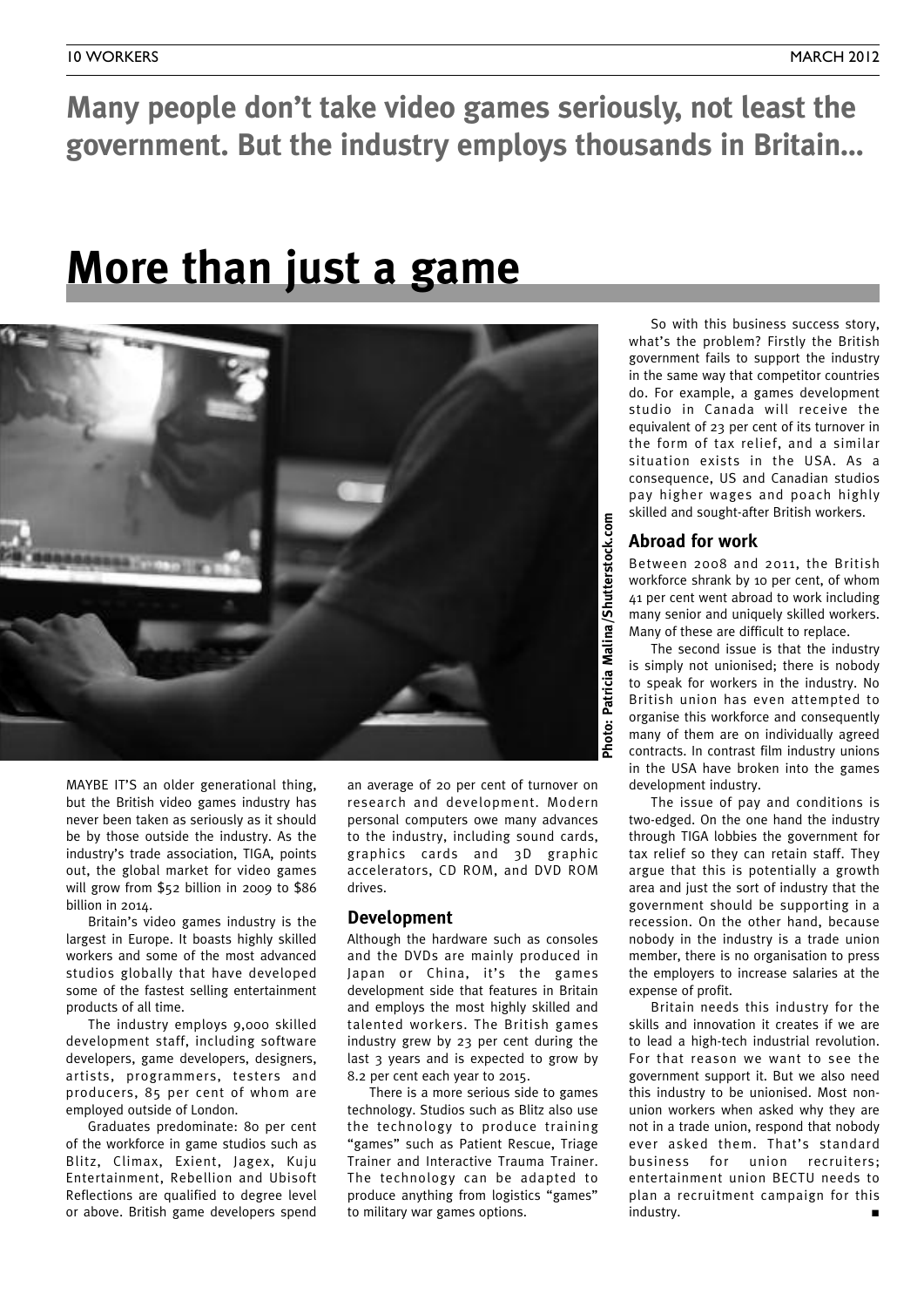**First they pump up housing prices, then they price people out of the homes they live in…**

### **How capitalism created a housing crisis**

LACK OF decent housing blights the lives of workers across Britain. We suffer overcrowding, crippling costs, substandard houses, and the inability of our youth to leave home and start a family. The building of affordable housing has virtually stopped, while existing supply is totally inadequate in areas like London where the population has soared, and prices have been inflated over a long period when banks offered cheap credit. Capitalism isn't working.

We have the lowest number of homes being built since WWII – 134,000 in 2010, yet an increase of 230,000 households per year, with concentrations in areas where workers come to search for work, increasingly falling victim to Rachman-type landlords. The overinflated house prices, and hence rents, of the boom period persist since we are propping up the banks that hold the inflated mortgages on their balance sheets.

To tackle the causes of the housing crisis, the government would have to take on the banks and the European Union. Instead, it opts instead for divide and rule: make those on housing benefit and the elderly move out of their houses. And it seizes the chance to allow easy and profitable development on green spaces, enabling developers to make a fortune while robbing us of our precious heritage.

#### **Dismantling social housing**

The Welfare Bill, much of which concerns the capping of housing benefit (HB), is contentious and divisive. In the Lords it was repeatedly defeated. But the government is determined to push it through, replacing an admittedly complex system of benefits with an electronic "universal credit", incorporating HB.

The scandal is that housing benefit is a public subsidy for private landlords. It should be dealt with by imposing rent controls. But there is no intention to do this. The real agenda is to use the latest crisis of capitalism to chip away at the public provision of housing and put families further at the mercy of unregulated private landlords, with devastating consequences.

The other stated aim of the Bill was to get families out of dependency into work,



**High-rise student accommodation under construction at Tottenham Hale, North London**

or "changing the psychology" (Lord Freud). Support for this more laudable aspiration is virtually unanimous. People don't want benefits – they want jobs, and homes they can afford. But where are the jobs? And what sort of jobs – will they pay for housing?

The implications of the benefits cap have been documented in WORKERS (May 2011). Nearly a year on, the government has firmed up plans for a HB cap of £26,000 a year net, regardless of family size, special needs or local property values.

#### **Social cleansing**

Eight million people occupy social housing in England, often in relatively affluent areas, ensuring a mix across the whole spectrum of the working class and discouraging the emergence of "ghettos". This is all due to change.

Councils warn of an impending mass

exodus out of central London, the pressures building up as arrears mount and families are evicted, removed from their support networks of family and friends. They warn of the destruction of mixed communities, increased applications for transfers, greater demand on bed and breakfast accommodation, reluctance of private landlords to let, marital break-up, and growing waiting lists, which already stand at 5 million across Britain.

Families are being pushed into a nomadic existence, drifting to deindustrialised areas such as northeast England or south Wales, or swathes of London, with a high degree of unemployment and poor housing. After all, they say, in this brave new world of free movement don't we all expect to move house throughout our lives? That is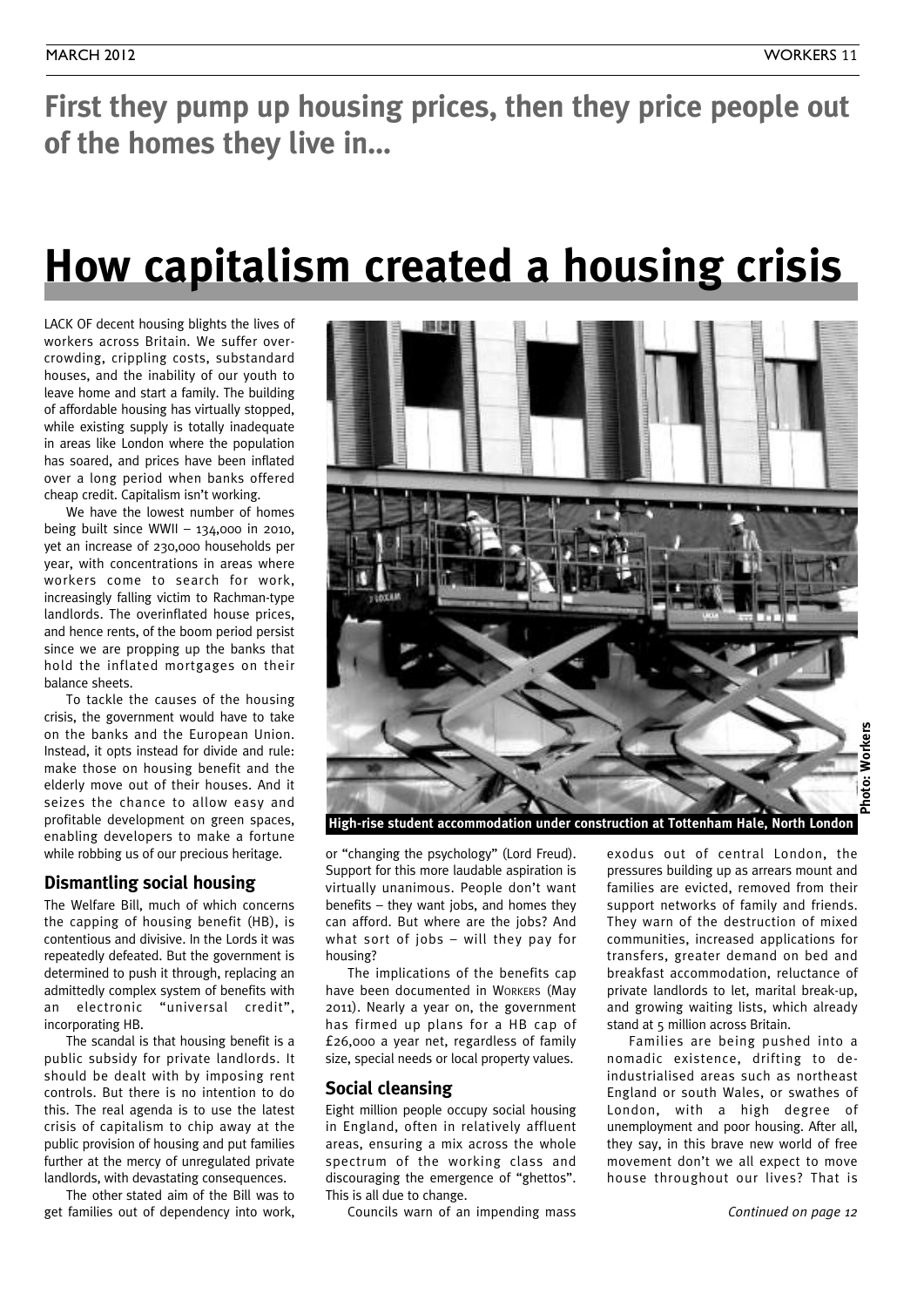

Canoeist and narrow boats on River Lea, East London, along which developers want to build m

*Continued from page <sup>11</sup>*

capitalism's plan for us, enforced through device of "mobility", more accurately described as social cleansing.

Housing minister Grant Shapps attacked what he called a "lazy consensus" of tenants and landlords preventing reform of social housing. In addition to the current system of two-tier rents, Shapps now proposes that councils should offer "fixed" or "flexible" tenancies to new tenants instead of the secure tenancies, or relatively secure "assured" contracts. This is in line with the Localism Act of 2011, which paved the way for many of the changes. It would end the right to pass a tenancy on to children after one's death, with the sense of security that gives to young people.

One aim of the Act is to recycle and cannibalise the inadequate supply that exists. So the housing vultures are eyeing homeowners not on benefit too, the socalled "baby boomers" with pensions and property. This is a vindictive piece of divide and rule.

With Labour support, Shapps has suggested that pensioners should move out of their homes to free up space for families. Councils could manage the old person's property on a sort of equity release basis while they rent a small flat. Labour MP Caroline Flint says Shapps pinched the idea from her. A pilot scheme in the London Borough of Redbridge is said to have been a rip-off, with pensioners not only sacrificing their homes, but also losing disposable income. With a fifth of the population over 65 by 2020, the elderly are seen as expendable, easy pickings.

#### **Transit camps not homes**

Encouraged by Labour's Frank Field, Shapps wants working people to be means tested regularly: if their earnings fluctuate above a certain level they should move out to make room for new tenants, or pay 80 per cent of the market rent. So they must choose between trying for higher pay or keeping their housing.

Under the Act, councils must prioritise those at a temporary crisis in their life, with only five years' residence being the expected norm. This fundamental shift in policy shows there will be less, not more, social housing, and that it will come to resemble a transitional hostel system rather than universal provision for those who need the option of renting. The right to build a family home has given way to the lesser right simply to be "housed" during a period of hardship, as in the Poor Laws.

On 6 January Shapps announced his master plan for solving the crisis. Amid collapse of the markets, he talked about inheriting a "broken" system, where lenders won't lend, builders can't build, and buyers can't buy. True, small construction firms have been struggling to stay afloat since 2008; the supply chain has been severely affected; 360,000 construction jobs are lost each year; and there has been a 99 per cent fall in affordable house building.

There are currently 1.2 million designated housing plots lying dormant and one million empty homes in need of refurbishment in Britain, many of them publicly owned. Landlords claim they are too expensive to renovate. Shapps announced that for existing social housing tenants the level of the Right To Buy (RTB) discount would be raised. Money from RTB sales would go to fund new affordable homes or renovate old ones. He proposed a private, new-build scheme for helping young people on to the housing ladder. A £400 million building fund would be set up to get builders back on to sites where construction has stalled.

But buying that rented flat or house "at half the value" under RTB – this turns out

to be an entirely empty promise in the light of today's house prices, and raising the maximum discount now to £50,000 makes not a jot of difference – it is not enough for a deposit in areas where social housing property is valued in the millions, as in many parts of London and the South East, where quite ordinary housing is double the national average. Buy-to-let landlords, subsidised through tax breaks, continue to buy up new housing in areas of high need, forcing up prices locally. And do we really need more sub-prime mortgages?

#### **Try a shed**

We are bringing up a generation who cannot afford even to start a family. Housing charity Shelter says a fifth of 18-to 34-year-olds still live with their parents. Civilised standards on living space were removed under Labour. The Fire Brigades Union reports that an increasing number of people in London are letting out wooden sheds with beds in their back gardens. Hospital burns units confirm a rise in injuries due to this type of shelter.

According to new research by a recruitment website, half of all foreign professionals (banking, law, telecommunications, creative industries) would rather move to London for work than to any other major city in the world. Many of them head for Canary Wharf in London, causing prices there to rocket. They displace the less well-off British financial sector workers, who are forced to migrate to old industrial districts, buying up council houses, former warehouses and factories, with a deposit that would have bought a whole house a few years ago. They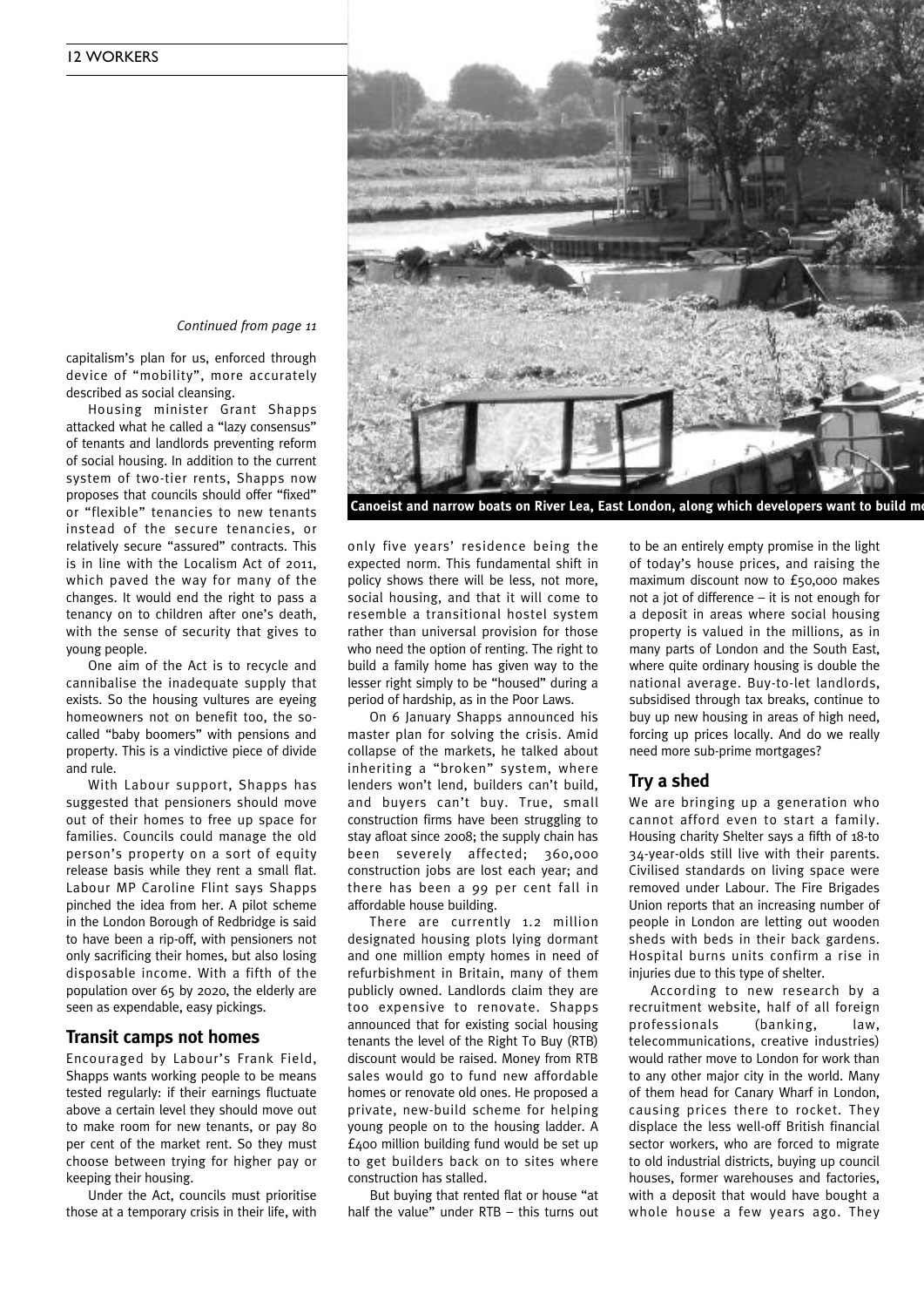

displace in their turn the working class established there. The Welfare Bill is speeding up the process.

#### **Population growth**

By 2025 the population of Britain is predicted to be 70 million people, caused in large part by a steady stream of inward net migration. Until recently, the impact of this on housing, health, education and other services has been impossible to measure accurately because no previous government kept coordinated records.

Three-quarters of all migrants from abroad head for London and the South East, while the heaviest domestic migration is by Londoners themselves to the South East. It has been calculated that 803,000 more homes will need to be built by 2031 simply in the "technology corridor" comprising Ashford, Thames Gateway, Milton Keynes/South Midlands, Stansted and Cambridge. Demand is also high in Sheffield, Bristol and Cardiff. Even if housebuilding rises by 25 per cent, we are still set to be short of 800,000 homes by 2033.

Figures recently published reveal a 600,000 rise in migrants from Eastern Europe alone since May 2004, while it is estimated by France that 400,000 French workers are currently living and paying tax in Britain rather than in their own country. Encouraged by London's mayor, Boris Johnson, that number is said to be up 100,000 on five years ago. These figures are likely to underestimate the true picture.

The National Planning Policy Framework talks of creating "inclusive and mixed communities" for families, the elderly and disabled, based on changing demographics, but makes no mention of migration.

#### **EU and the housing shortage**

Unlike previous types of immigration, EU migration is unpredictable and unlimited, making planning a hit and miss affair. So long as Britain remains in the EU and subject to EU laws on free movement, governments will have no control over who comes here.

By the beginning of this year there were 370,000 migrants on the dole in Britain, originally admitted to work, study, or simply to holiday. If EU migrants lose their jobs or cannot meet their rent they are entitled to claim housing benefit and council tax and to apply for social housing, subject only to the deliberately vague "habitual residence test" (which is supposed to prove they have prospects and intend to stay). It is therefore obvious that the EU itself must be contributing substantially to Britain's housing shortage.

Shapps' solution encompasses a

#### **A real national housing plan**

Future issues of WORKERS will discuss what a national housing plan, which cannot be treated in isolation, should look like. Until then, here in embryo are a few thoughts on rebuilding Britain:

• Prioritise jobs and housing for British workers by getting out of the EU.

• Replace welfare and poverty with jobs, homes and infrastructure.

• Develop rail and air transport nationwide in tandem with jobs.

massive programme of land-release between 2012 and 2015, including brownfield sites such as NHS property, urban markets, and high streets where contraction has resulted in blight. The Town & Country Planning Association estimates the release of public sector land to be worth £10 billion, but questions whether this will be for social need or sold to the highest bidder. Indeed the government talks of retaining 20 per cent "to ensure choice and competition in the market for land".

Britain is a small island with a balance of town and country. British people want to keep it that way. We need and value all the green space and fresh air we can get. Desperate policies due to lack of forward planning and population control are now a serious threat to many greenfield sites, including farmland, village greens and sports fields, and the Green Belt around our cities preventing urban sprawl.

The revised National Planning Policy Framework will reduce 1,300 pages of planning regulations to around 52, with a "presumption in favour of development", making it hard for local officials to reject inappropriate building proposals. Planning minister Greg Clark described presumption as the "golden thread" running throughout the reform. Opposition to the Framework, due to be finalised in March, is pouring in from bodies such as the National Trust, the RSPB, and the Campaign for Rural England. The government stands accused of favouring developers at the expense of the  $countr$ *yside.* 

• In the short term enable people to stay in their own homes.

• In the long term develop a strategy for decreasing pressure on "honey-pots".

• Prioritise secure and affordable social housing.

• Take urgent action to provide young adults with affordable first homes.

• Restore planning controls.

• Re-impose rent controls on the private sector.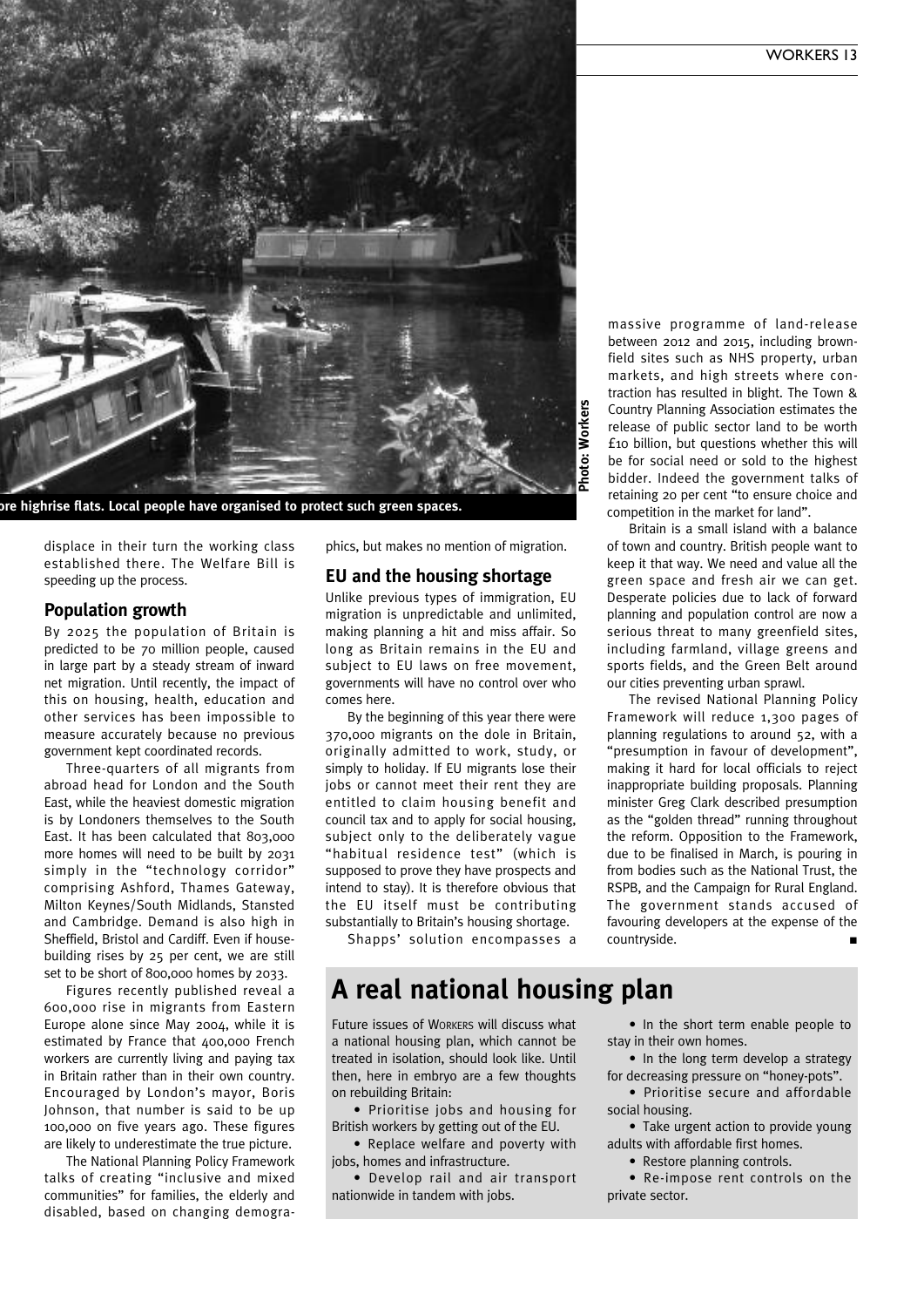**This** month, a look back at the history of the Durham Miners' Ga **academic's criticism of free-market capitalism…**

### **A hundred and forty years of miners' history**

**The Big Meeting: A History of the Durham Miners' Gala by David Temple. Hardback, 232 pages, £19.50 + £4 p&p, ISBN 1 901237 38 9. Softback, £14.50 + £3 p&p, ISBN 1 901237 39 7. TUPS Books in partnership with the Durham Miners Association (DMA), 2011. Send cheques/POs made to "Durham Miners' Gala Book Project" to DMA at PO Box 6, Red Hill, Durham DH1 4BB. Not available in bookshops.**

SOME EVENTS typify the traditions, resilience and pride of the British working class. None more so than the annual gathering of the Durham Miners' Gala known locally as 'The Big Meeting' - which has stubbornly refused to die, surviving even the deliberate Thatcherite destruction of the local mining industry. At last year's gala over 100,000 people attended. Centuries of adversity and struggle have forged the rituals of this great working class demonstration and, quite rightly, people are unwilling to let go of it.

In the preface, the Durham Miners' Association President recalls his childhood, "We came to know the ritual well. The gathering at the welfare hall; the parade through the village; the trip to Durham and the sheer excitement of marching with bands and banners through the narrow crowded streets. On the racecourse we met friends and relations some of whom we only ever saw on gala day. It gave us from an early age a deep sense of belonging and a powerful pride in our community."

Packed with detail, this book is a terrific, fast-moving account that charts not only the history of the gala since its inception in 1871 but also chronicles the political and industrial struggles of the Durham miners for 140 years. It records the galas warmly and refers instructively to important historic events. The opening chapter for example deals with the first gala on August 12, 1871, yet manages to raise in passing a host of thoughtprovoking matters – the reason for the birth of the Durham Miners Association in the 1860s, the making of picketing a criminal act in the 1870s, demands for a



Mines Inspection Act, the struggle to end the employment of children in the mines. The subsequent five chapters shift the historical story through the intervening decades up to contemporary times.

The later sections of the book profile who were the speakers at every gala, display a selection of historic gala photographs, present a photographic catalogue of the old and new banners of the Durham coalfield, and explain how the communities of the Durham coalfield kept the traditions of the gala alive following the pit closure programme.

There have been 127 Galas so far; the stamina of our class means there will be many more.

#### **23 Things They Don't Tell You About Capitalism. Ha-Joon Chang, paperback, 286 pages, ISBN 978-0-14104-797-3, Penguin Books, 2011, £9.99.**

"WE WERE told to put all our trust in the market and get out of its way; now the global economy lies in tatters….This catastrophe has ultimately been created by the free market ideology that has ruled the world since the 1980s."

So says Ha-Joon Chang, Reader in the Political Economy of Development at the University of Cambridge. One by one, in this very lively and accessible book, Chang destroys the main myths of the free market that has dominated and ruined the world's economy in recent decades. He calls these myths "Things" and in 23 self-contained, short chapters he tackles the harmful "truths" peddled by free-market ideologues and shows they are based on lazy assumptions and blinkered visions. Each chapter begins with "What they tell you" and "What they don't tell you" about each particular myth before going on to supply examples and evidence that demonstrate how the myth is wrong in practice.

Revealing the content of just five of the "Things" gives a flavour of the book's approach: Thing 1 reveals that "There is no such thing as a free market"; Thing 7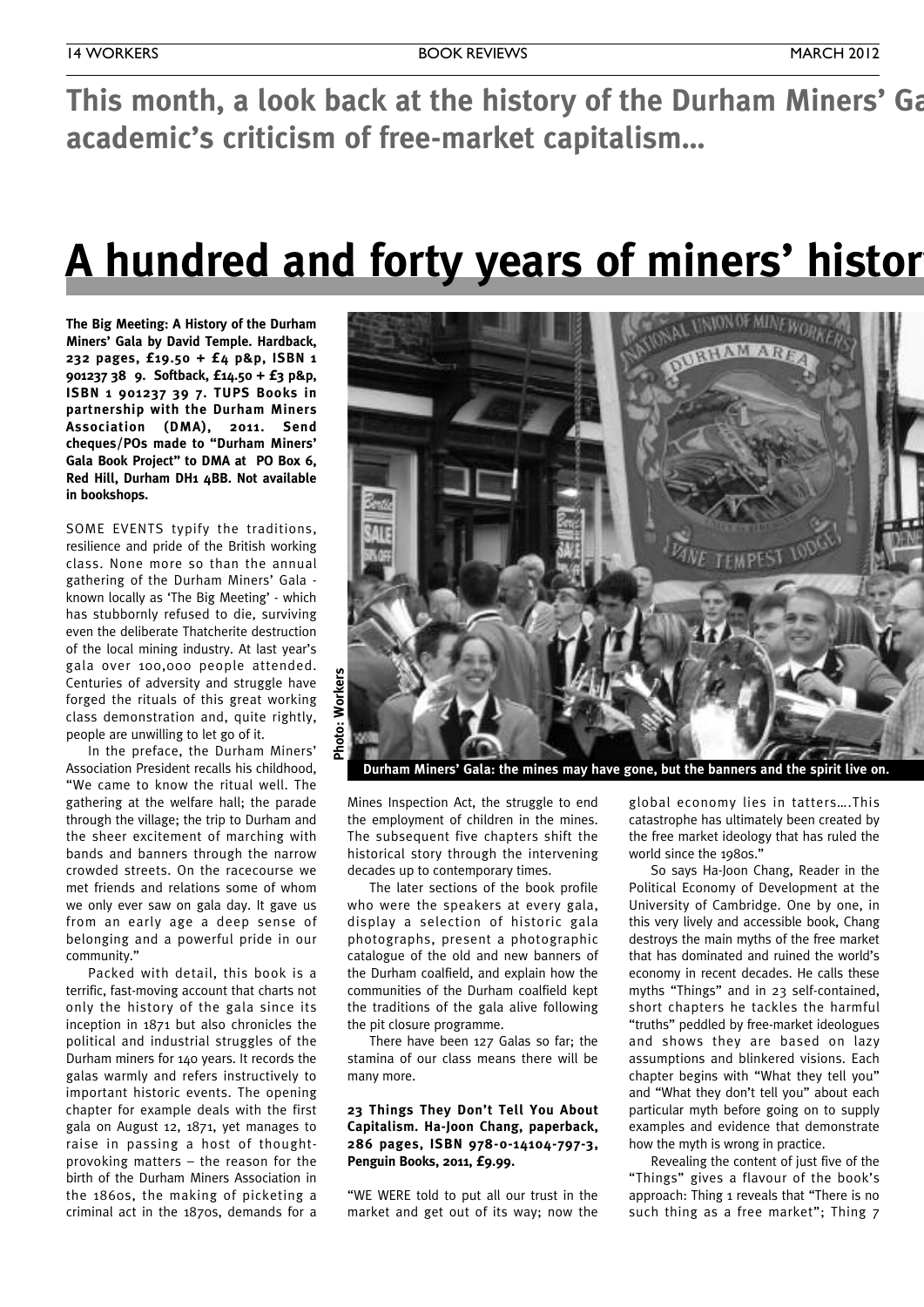**This month, a look back at the history of the Durham Miners' Gala, plus a Cambridge**



declares "Free market policies rarely make poor countries rich"; Thing 8 emphasises that "Capital has a nationality"; Thing 9 demonstrates "We do not live in a postindustrial age"; Thing 13 points out "Making rich people richer doesn't make the rest of us richer".

"Thing 12: Government can pick winners" illustrates how government can make informed business decisions and pick winners through a good industrial policy. He cites the way the South Korean government in the 1960s and 1970s helped to create new steel and shipbuilding concerns into world leading companies. Without government planning and initiatives, nothing would have happened.

Although Chang believes in capitalism as an economic organiser, his criticism of free-market capitalism is very persuasive and highlights how the market really operates – which is usually the opposite of its claims. There is a better way than reliance on the market and this book formulates some useful ideas.

#### **More from our series on aspects of Marxist thinking**

## *CAPITALISM*

F*FINANCE*

**The history of capital since the Industrial Revolution shows that increasingly it is sucked into the realm of financial speculation. Ever since early manufacturing capitalists had to move beyond self-generation to a stage where they needed to raise more capital to be able to fund their expansion (via the creation of joint-stock companies or closer relationships with banks and financial organisations), then initiative and power started to slip away from manufacturers and was handed over to pre-eminent finance capital.**

Finance capital began to view the rate of return of profit from the real industrial economy as both too low and too slow, seeking instead higher and quicker returns from speculative, non-industrial operations. More and more new financial instruments have been designed to absorb this capital. Over time, this flaw in the accumulation process of capitalism produces a baffling contrast: 'a speculative bubble' squatting on and suffocating 'a sluggish real economy', before eventually it concludes with a spectacular, speculative bust undermining and destroying much of the real economy. We have been subjected to this recently.

Financial instability is an inescapable, inherent part of aged capitalism. As the trend towards satisfying the speculative orgy of finance capital grows within the capital accumulation process, there is even a possibility that the rising mountain and mindboggling obligation of debt develops so far that it is beyond the capacity of capitalist governments to intervene effectively as "lenders of last resort". If such a financial avalanche occurs then it will be a catastrophe for capitalism, pulling everyone down with it. We are now close to this nightmare with the mountain of debt of whole countries such as Greece, Italy and Spain.

The supremacy of finance capital is not a distortion of capitalism, merely an expression of its highest stage of development. When you consider what has happened in the current depression and in previous capitalist depressions, finance capital is now the ultimate fetter on production. Finance capital, which does not produce or contribute anything to society's wealth creation or well-being, behaves like an unwelcome vampire sucking the life-blood out of the real economy. You cannot factor finance capital out of the equation of capitalism because it is now the controlling entity. So long as you stick with capitalism, then the processes of financial speculation will continue, likely on an ever-greater scale. We don't have to wait for the catastrophe to act.

We need to create a society where economic policy advances the real productive economy, where social wealth is generated. In socialist society, banks and financial institutions would exist to re-allocate wealth to industry and social infrastructure. Economic crises and financial instability would become distant, fading memories.

#### **Interested in these ideas?**

• Go along to meetings in your part of the country, or join in study to help push forward the thinking of our class. Get in touch to find out how to take part.

• Get a list of our publications by sending an A5 sae to the address below, or by email.

• Subscribe to WORKERS, our monthly magazine, by going to www.workers.org.uk or by sending £15 for a year's issues (cheques payable to WORKERS) to the address below.

#### **WORKERS**

78 Seymour Avenue, London N17 9EB

email info@workers.org.uk www.workers.org.uk phone 020 8801 9543